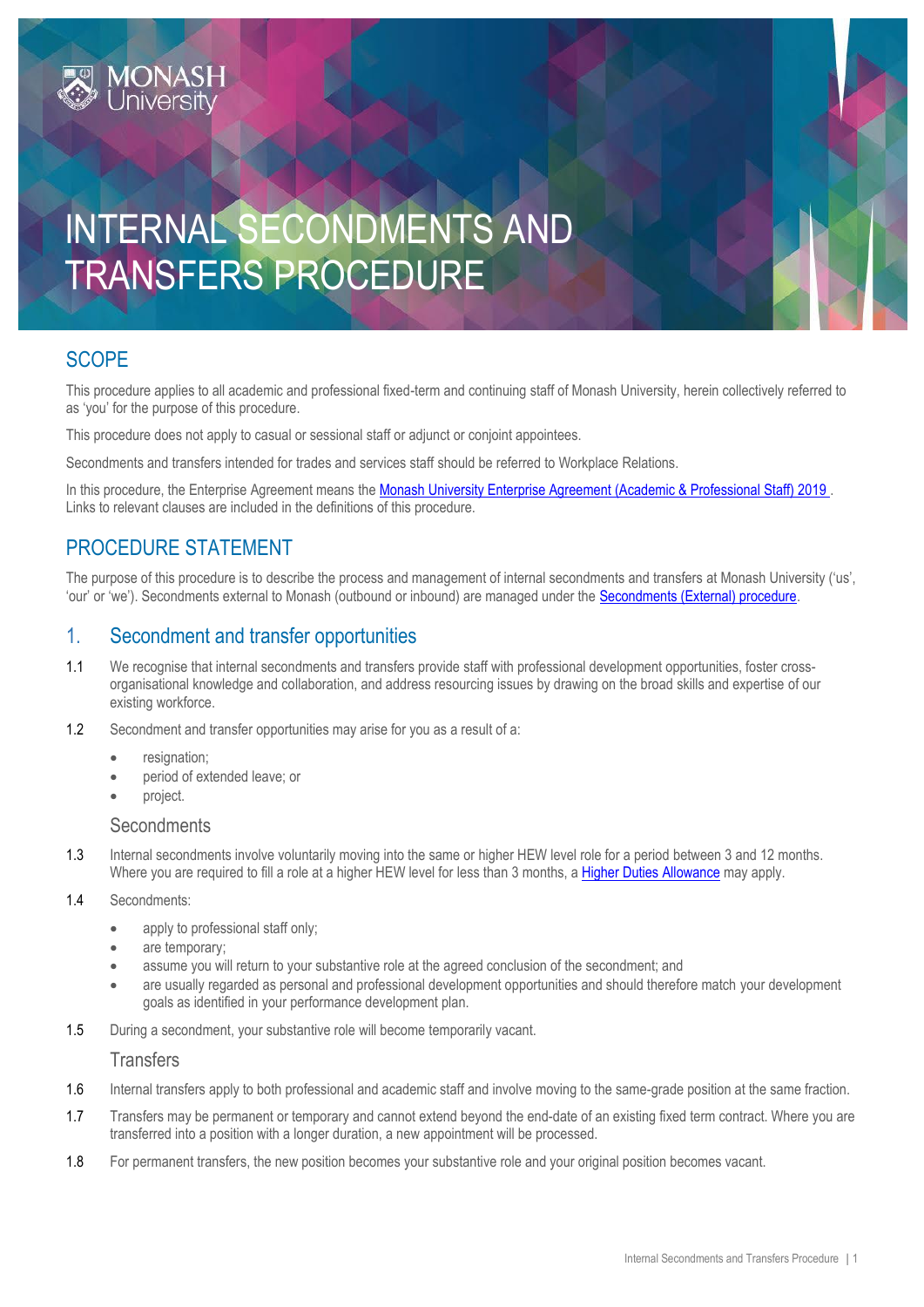# 2. Initiating arrangement

- 2.1 Where a need arises to second or transfer an internal staff member into a vacant position, the hiring manager will:
	- ensure that the position has been established by the appropriate delegated authority;
	- confirm that funding is available; and
	- liaise with their HR Business Partner to determine whether there are any current recruitment restrictions or related issues that need to be considered.
- 2.2 If a suitable internal candidate has already been identified, the hiring manager will notify their HR Business Partner of the proposed arrangement. If an existing staff member has not yet been identified, the position will be advertised in accordance with the [recruitment of fixed-term and continuing staff procedure.](https://publicpolicydms.monash.edu/Monash/documents/1935716)
- 2.3 Following selection of a suitable staff member, the HR Business Partner will determine whether the proposed arrangement meets the definition of a secondment or transfer. If not, an appointment can only be made by following the relevant recruitment procedure.If you are a staff member considering a secondment opportunity, you should communicate your intentions to your supervisor as soon as possible.

#### 3. Provisional approval

- 3.1 Once the appropriate arrangement has been determined, the hiring manager must obtain provisional approval from the staff member's substantive supervisor and head of unit. The supervisor and head of unit will consider:
	- the operational needs of the area;
	- the staff member's current performance;
	- the skills, experience, relevance and benefit to the staff member's role;
	- the staff member's career and development needs;
	- a release date (to be within four weeks of the arrangement being confirmed);
	- the end date of a secondment; and
	- any additional matters.
- 3.2 The terms of the secondment or transfer must be agreed to by both Heads of Unit. In some instances, if agreement cannot be reached, management prerogative will prevail in allocating resources and ensuring that the operational requirements are met.
- 3.3 Following provisional approval from the substantive area, the hiring manager must discuss the requirements and terms of the secondment or transfer with the identified staff member.
- 3.4 Once the terms have been agreed to by all parties, the hiring manager will notify their HR Business Partner of the details by email.
- 3.5 If a request for a secondment is not accepted, you may seek further advice from your HR Business Partner.

#### 4. Processing arrangement

#### **Secondments**

- 4.1 Monash HR will administer the secondment and send the completed job request electronically via Rex to the head of unit of the receiving area for approval.
- 4.2 Following approval, Monash HR will issue a secondment letter to the staff member electronically through Rex. Staff are required to electronically accept the offer of secondment.

**Transfers** 

4.3 Monash HR will administer the transfer and issue a transfer letter to the staff member electronically through Rex.

#### 5. During arrangement

- 5.1 During the period of a secondment or temporary transfer, the head of unit for the substantive position is responsible for continuing to adhere to any change notification and consultation requirements regarding that substantive position.
- 5.2 Any request to extend a secondment or temporary transfer arrangement will require mutual agreement by both Heads of Unit.

#### 6. Breach of procedure

6.1 We treat any breach of our policies or procedures seriously. We encourage reporting of concerns about non-compliance and manage compliance in accordance with the applicable Enterprise Agreement or contract terms.